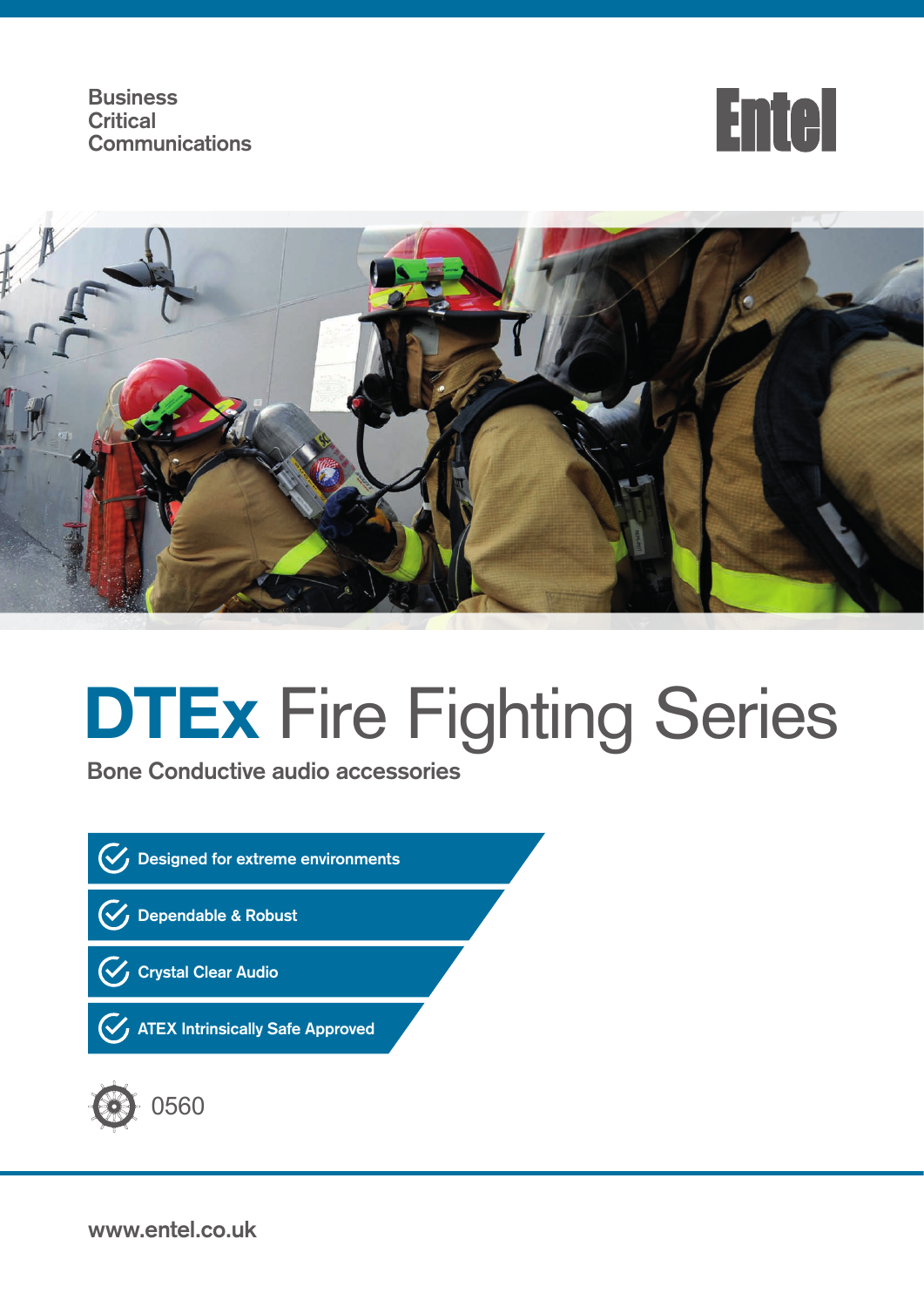## **DTEx Fire Fighting Series**

### **Bone Conductive audio accessories**

Entel's comprehensive understanding of the demands of front line Fire Fighting has enabled us to develop a range of market leading radios & accessories. Specifically designed with professional Fire & Rescue applications in mind and with a global customer base, Entel's Fireground radio equipment is already used by many of the world's leading Fire & Rescue organisations.

Our Bone Conductive accessories have been designed to withstand the everyday rigours of the Fireground environment and can easily be worn in conjunction with your existing breathing apparatus (BA) & helmet.

### **Entel offer two accessories with advanced bone conduction technology:**





Throat mic  $\begin{pmatrix} 1 & 1 \end{pmatrix}$  Skull mic Both models interface to Entel's quick release submersible PTT

### Skull mic CXR<sub>5</sub>



The CXR5 incorporates a high performance, low profile, bone conductive skull microphone that provides clear audio transmission even in the noisiest of environments. Unlike conventional headsets, the bone conductive skull mic is not adversely affected by external sounds. The incorporated high quality earpiece ensures loud and clear reception.

The fully adjustable Skull Mic mounts into most helmet types and attaches to a Submersible PTT via a quick release Nexus connector. The PTT has been designed to clip on to a belt or any other suitable position using its rugged revolving clip. The large size PTT switch is easy to use even with a gloved hand or under clothing.

#### **Features:**

- $\checkmark$  High performance bone conductive skull mic
- $\checkmark$  Unique fastening-strap system fits all BA & helmet designs
- $\sqrt{1}P54$  robust durable design
- $\checkmark$  Supplied with Submersible quick release PTT unit
- ATEX Approved





The CXR16 incorporates a high performance bone conductive throat vibration microphone that provides clear audio transmission even in the noisiest of environments. Unlike conventional headsets, the bone conductive throat mic is not adversely affected by external sounds.

The bone conductive microphone is placed on the neck close to the throat and fastened with a soft Velcro band, the audio is routed to a soft 'D' shape earpiece. The CXR16 connects to a large rugged Submersible PTT via a robust cable and quick release Nexus connector. The PTT has been designed to clip on to a belt or any other suitable position using it's rugged revolving clip. The large sized PTT Switch is easy to use, even with a gloved hand or under clothing.

#### **Features:**

- $\checkmark$  High performance bone conductive throat mic
- $\checkmark$  Can be used under protective suits
- $\checkmark$  Soft-feel washable neck band
- $\sqrt{}$  IP54 robust durable design
- $\checkmark$  Supplied with Submersible
- quick release PTT unit
- ATEX Approved

**The industrial grade DTEx Fire Fighter Series is designed and approved to meet the latest MED standard implementation regulation MED/5.20 and European ATEX directive.**